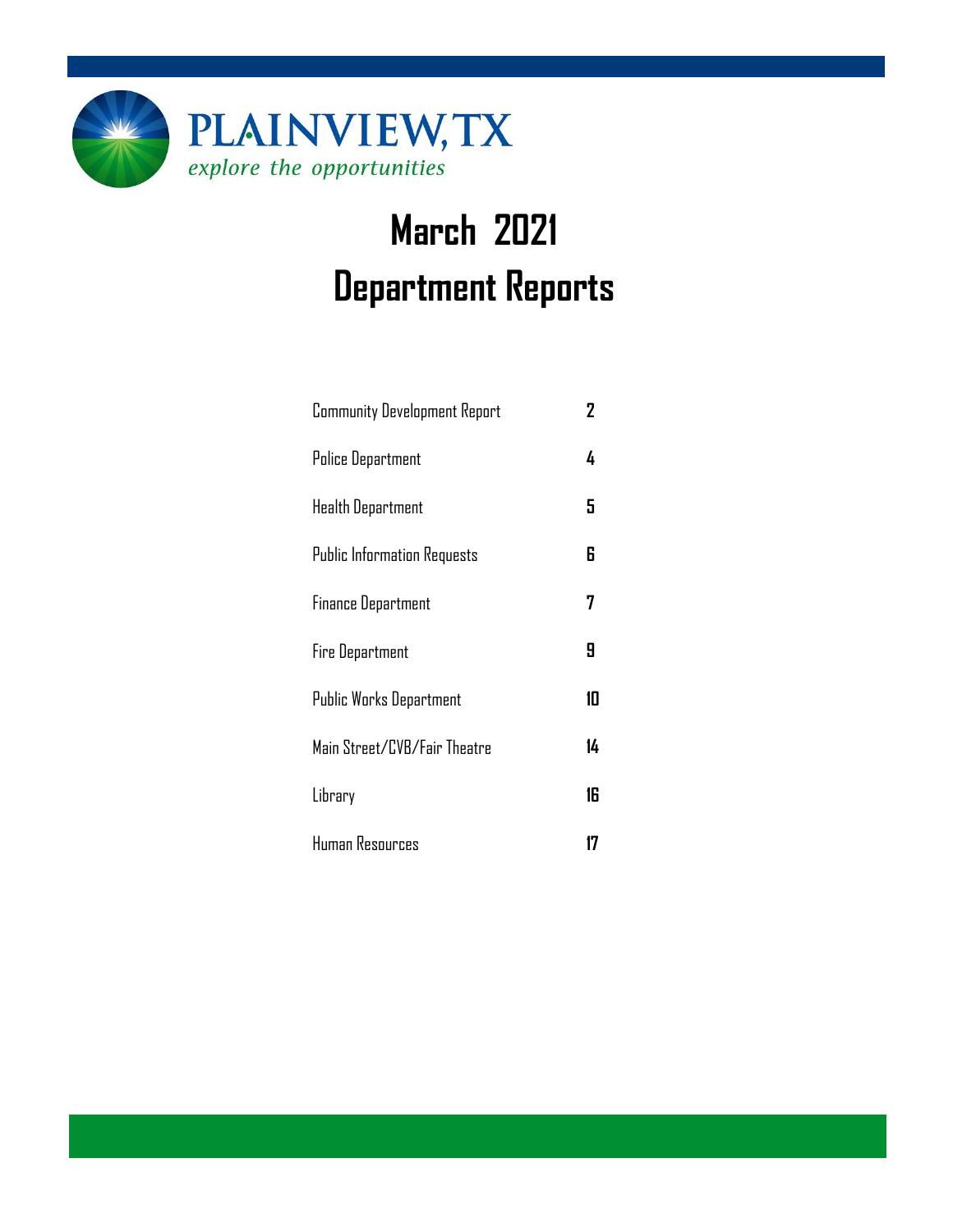### **Community Development Report March 2021 Data**

| <b>Permits Issued</b>           |  |                   |                   |  |
|---------------------------------|--|-------------------|-------------------|--|
|                                 |  | <b>MARCH 2021</b> | <b>MARCH 2020</b> |  |
| <b>Buildings</b>                |  |                   |                   |  |
| <b>Number</b>                   |  | 27                | 22                |  |
| Value                           |  | \$47,977,187.77   | \$108,736.00      |  |
| Fees                            |  | \$21,017.44       | \$865.00          |  |
| <b>Electrical</b>               |  |                   |                   |  |
| Number                          |  | 14                | 15                |  |
| Fees                            |  | \$3,303.36        | \$400.00          |  |
| Plumbing                        |  |                   |                   |  |
| Number                          |  | 49                | 26                |  |
| Fees                            |  | \$3,817.76        | \$600.00          |  |
| <b>Mechanical</b>               |  |                   |                   |  |
| Number                          |  | 5                 | 7                 |  |
| Fees                            |  | \$362.28          | \$175.00          |  |
| Zoning                          |  |                   |                   |  |
| Number                          |  | 3                 | $\mathbf 0$       |  |
| Fees                            |  | \$300.00          |                   |  |
| <b>Sprinkler</b>                |  |                   |                   |  |
| Number                          |  | 1                 | \$1.00            |  |
| Fees                            |  | \$115.00          | \$115.00          |  |
| <b>Certificate of Occupancy</b> |  |                   |                   |  |
| Number                          |  | 7                 | 2                 |  |
| <b>TOTAL FEES</b>               |  | \$7,898.40        | \$2,155.00        |  |

### **Certificates of Occupancy issued in March 2021:**

Kasp3er's Liquor Beer and Wine Ifixes Device Repair Central Plains Center Kyla's Up Town Tans LLC Don Book Storage Womper's BBQ & Grill Roar Express Enterprises, LLC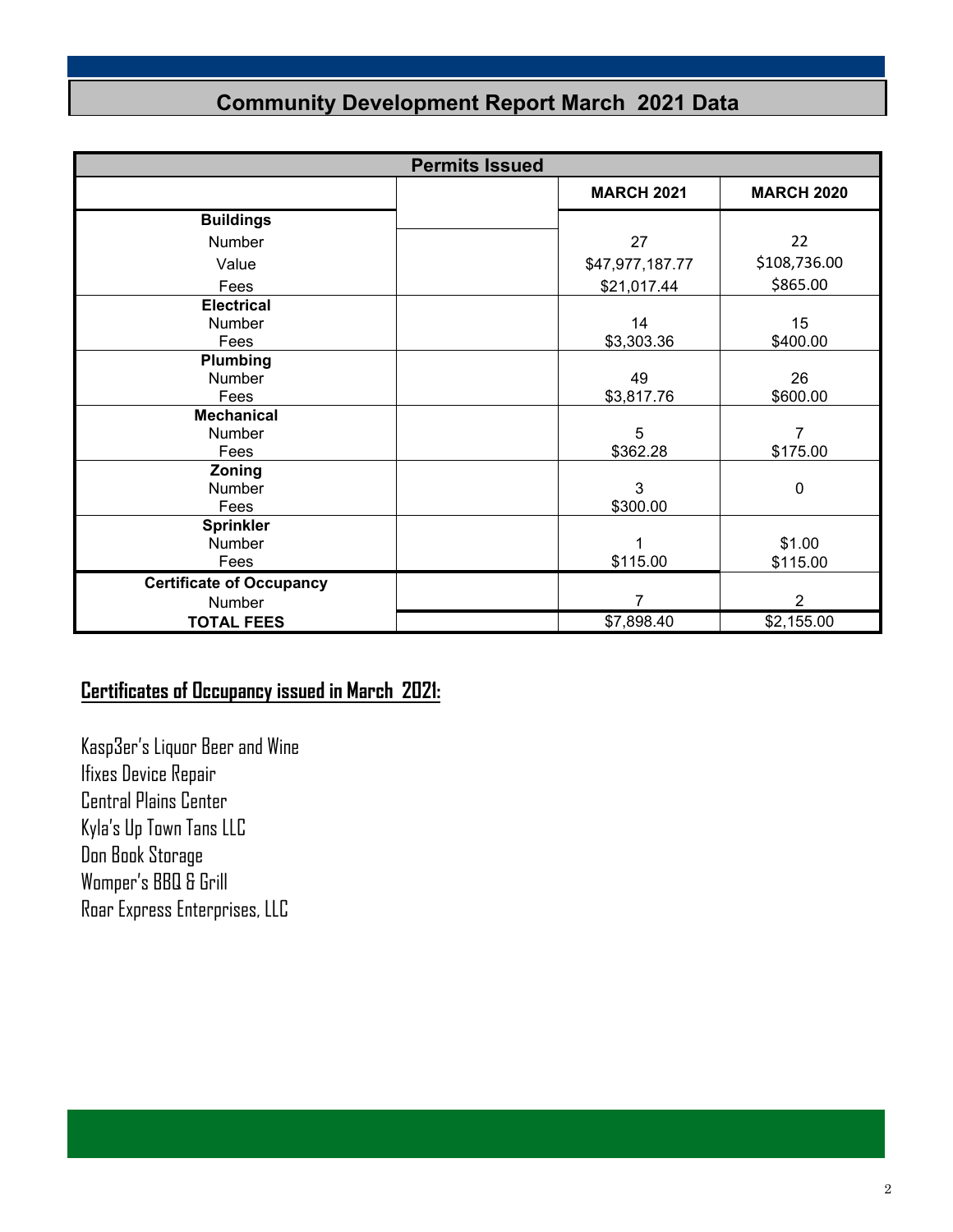### **Community Development Report March 2021 Data**

| <b>Nature of Building Permits</b>                    |                                             |                                   |                                               |                         |                                             |
|------------------------------------------------------|---------------------------------------------|-----------------------------------|-----------------------------------------------|-------------------------|---------------------------------------------|
| <b>Number of</b><br><b>Permits for current month</b> | <b>Types</b>                                | <b>Total to Date</b><br>This year | <b>Monthly</b><br><b>Valuation</b>            |                         | <b>This Calendar</b><br><b>Year to Date</b> |
|                                                      | New Residential                             |                                   |                                               |                         |                                             |
|                                                      |                                             |                                   | \$                                            |                         |                                             |
| $\overline{2}$                                       | <b>Residential Addition</b>                 | 5                                 | 13,000.00                                     | \$                      | 40,090.00                                   |
| $\overline{2}$                                       | <b>Residential Remodel</b>                  | $\overline{2}$                    | 122,400.00                                    | \$                      | 122,400.00                                  |
|                                                      | <b>Residential Repair</b>                   |                                   |                                               |                         |                                             |
|                                                      | <b>Residential Demolition</b>               | 1                                 |                                               |                         |                                             |
| 1                                                    | <b>Residential Accessory</b>                | 1                                 | \$<br>9,000.00                                | \$                      | 9,000.00                                    |
| 5                                                    | Garage/Carport                              | 11                                | 37,118.42                                     | \$                      | 60,618.42                                   |
| 1                                                    | <b>Storage Building</b>                     | 3                                 | 7,800.00                                      | \$                      | 117,461.00                                  |
| 3                                                    | <b>New Commercial</b>                       | $\mathbf 3$                       | \$<br>45,590,000.00                           | \$                      | 45,590,000.00                               |
|                                                      | <b>Commercial Addition</b>                  | 4                                 |                                               | $\overline{\mathbb{S}}$ | 25,348,000.00                               |
| 1                                                    | <b>Commercial Remodel</b>                   | $\overline{2}$                    | \$<br>2,000,000.00                            | \$                      | 2,021,840.00                                |
|                                                      | <b>Commercial Repair</b>                    |                                   |                                               |                         |                                             |
| 1                                                    | <b>Commercial Demoli-</b><br>tion           | $\overline{\mathbf{4}}$           | \$<br>30,000.00                               | \$                      | 14,330,000.00                               |
| $\overline{2}$                                       | <b>Commercial Accesso-</b><br>ry            | $\overline{2}$                    | \$<br>26,676.00                               | \$                      | 26,676.00                                   |
|                                                      | Masonry Fence                               |                                   |                                               |                         |                                             |
| 1                                                    | Signs                                       | $\overline{2}$                    | \$<br>6,800.00                                | \$                      | 7,400.00                                    |
| 8                                                    | Roofing                                     | 25                                | \$<br>134,393.35                              | \$                      | 254,686.20                                  |
|                                                      |                                             |                                   |                                               |                         |                                             |
|                                                      |                                             |                                   |                                               |                         |                                             |
| 27                                                   |                                             | 65                                |                                               |                         | \$87,928,171.62                             |
|                                                      |                                             | <b>Building Valuation</b>         |                                               |                         |                                             |
| <b>Last Year</b>                                     | \$3,163,565.00                              |                                   | This Year                                     |                         | \$87,928,171.62                             |
|                                                      | <b>Code Enforcement Activity Summary</b>    |                                   |                                               |                         |                                             |
|                                                      |                                             |                                   |                                               |                         |                                             |
| <b>Administrative Warrants</b><br>issued             | <b>Violations is-</b><br>sued/Compliance    | <b>Citations is-</b><br>sued      | Demo Orders issued/Demolitions per-<br>formed |                         |                                             |
| 0                                                    | 21/1                                        | 0                                 | 0                                             |                         |                                             |
|                                                      | <b>Planning and Zoning Activity Summary</b> |                                   |                                               |                         |                                             |
| <b>Plats cases submitted</b>                         | Zoning cases submitted                      |                                   |                                               |                         | Variance cases submitted                    |
| 0                                                    | 3                                           |                                   |                                               | 0                       |                                             |
| <b>SWEEP 1-2021</b>                                  |                                             | <b>Letters Sent</b>               | <b>Violations</b>                             |                         | <b>Citations</b>                            |

3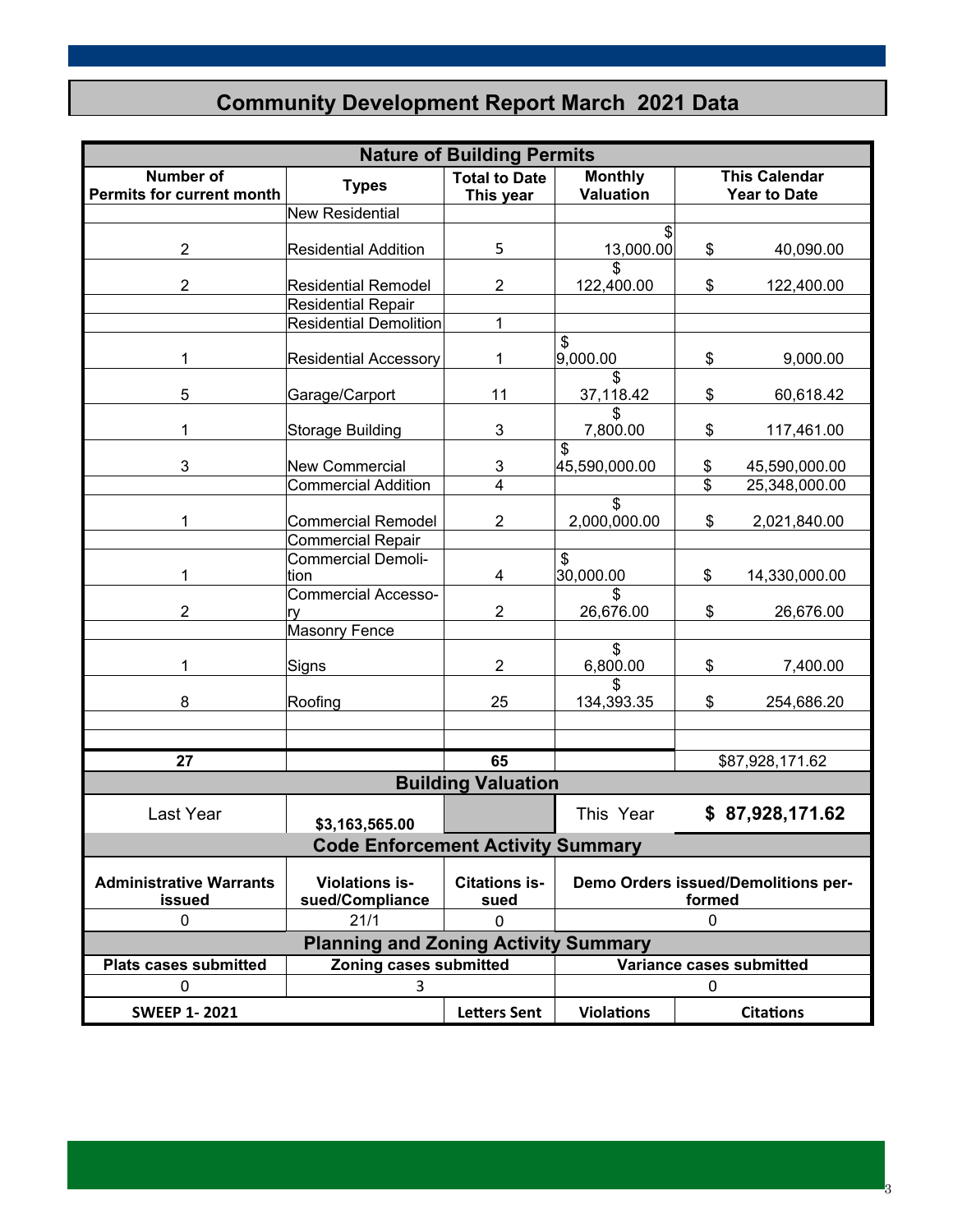### **Police Department Report March 2021 Data**

#### **March 2021 Total Calls for Service** 2,065 **Police Calls** 1,728 **Fire Calls** 25 **EMS Calls** 246 **City Callouts** 66 **Total Arrests** 44 **Total Citations** 155 **Total Violations** 194 **Total Reports Written** 213 **Cases Assigned for further Investigation** 92

| Abandoned Vehicles         | 2  |                         |    |
|----------------------------|----|-------------------------|----|
|                            |    | Agency Assist           |    |
| Arson                      |    | Assault                 | 20 |
|                            |    |                         |    |
| Burglary                   | 1ĥ | Controlled Sub-         | 31 |
| Damaged Property           | 21 | <b>Domestic Problem</b> | 2  |
| DUI                        | 2  | Escape                  | 2  |
| Forgery                    | 4  | Fraud                   | 13 |
| Harassment                 | 3  | Health / Safety         | 4  |
| Juvenile Problem           | 4  | Mental Subject          | 3  |
| <b>Miscellaneous</b>       | 10 | Obstructing Police      | 5  |
| Other Sex Offense          |    | Person Crimes           |    |
| Privacy Violation          |    | Property                | 4  |
| <b>Public Intoxication</b> | 3  | <b>Public Peace</b>     |    |
| Sexual Assault             |    | Stolen Vehicle          | 9  |
| Theft                      | 34 | <b>Threats</b>          |    |
| <b>Traffic Criminal</b>    | 7  | <b>Traffic Accident</b> | 26 |
| <b>Traffic Problem</b>     |    | Trespassing             | 10 |
| Warrant                    | 27 | Weapons Offense         | 5  |
|                            |    |                         |    |

#### **March 2020 Total Calls for Service** 1,894 **Police Calls** 1,664 **Fire Calls** 21 **EMS Calls** 209 **Primary Categories** 249 **Total Arrests** 54 **Total Citations** 170 **Total Violations** 217 **Total Reports Written** 190 **Cases Assigned for further Investigation** 88



#### **March 2021 March 2020**

| <b>Abandoned Vehicles</b>    | 2              | Harassment                 | 3  |
|------------------------------|----------------|----------------------------|----|
| Agency Assists               | 1              | Health and Safety          | 2  |
| Animal Cruelty               |                | Juvenile Problem           | 4  |
| Assaults                     | 23             | Kidnapping                 | Π  |
| Burglary                     | 12             | Mental Subject             | 3  |
| <b>Controlled Substances</b> | 17             | <b>Miscellaneous</b>       | 5  |
| Damaged Property             | 10             | Missing Person             | Π  |
| Deaths                       | 1              | <b>Obstructing Justice</b> | 0  |
| DUI                          | S.             | <b>Obstructing Police</b>  | 7  |
| Forgery                      | R              | Persons Crimes             | 1  |
| Fraud                        | 3              | Privacy Violations         | Π  |
| Property                     | 8              | <b>Public Intoxication</b> | 6  |
| Escape                       | $\overline{1}$ | Stolen Vehicle             | 6  |
| Theft                        | 27             | <b>Traffic Arrests</b>     | 8  |
| <b>Traffic Accident</b>      | 42             | <b>Traffic Problem</b>     | 3  |
| Trespassing                  | 1              | Warrant                    | 20 |
| Weapons Offenses             | 7              | <b>Public Peace</b>        | Π  |
| Robbery                      |                | Sexual Assault             | 4  |
| Privacy Violation            | Π              | Custody/Jail Inci-         | Π  |
| <b>Threats</b>               | 3              | Other Sex Offenses         | 4  |
| Liquor Law                   | Π              | <b>Domestic Problem</b>    | 0  |
| <b>Family Disturbance</b>    | П              | <b>Stolen Property</b>     | 2  |
| <b>Ordinance Violation</b>   | 1              | <u>Pornography</u>         | 1  |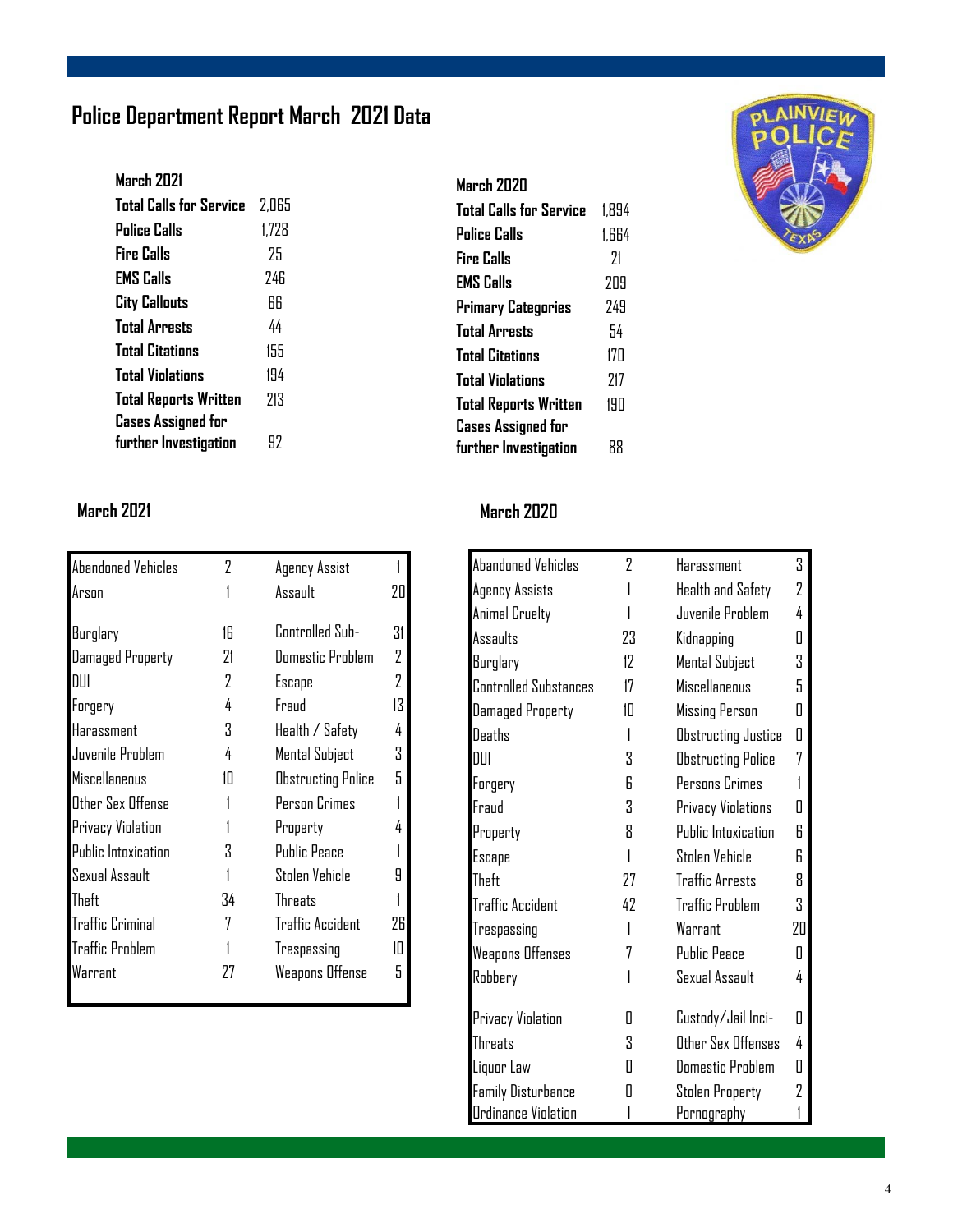### **Health Department Report March 2021 Data**

|                                  |       | Department     |        |
|----------------------------------|-------|----------------|--------|
|                                  | 52    | 53             | 56     |
| <b>Service Provided</b>          |       |                |        |
| <b>Allergy Shots</b>             |       |                |        |
| <b>Blood Pressure</b>            |       |                |        |
| Cholesterol                      |       |                |        |
| <b>Counsel and Educated</b>      | 36    | 13             | 1183   |
| Drug Testing (pre employment)    | 4     |                |        |
| Glucose                          |       |                |        |
| <b>Jail Clients</b>              |       |                |        |
| Outreach & Flu Clinics           | 8     |                | 8      |
| Phlebotomy                       |       |                |        |
| PPD Testing (inquiries)          |       | 11             |        |
| Pregnancy Test (inquiries)       | 3     |                |        |
| STD and HIV Patients (inquiries) | 26    |                |        |
| <b>TB Clinic</b>                 |       |                |        |
| Immunizations                    |       |                | 22     |
| flu shots                        |       |                |        |
| Mammogram Vouchers               | 1     |                |        |
| Complaints & Inspections         |       |                |        |
| <b>Food Permits</b>              |       | $\overline{2}$ |        |
| Immunization Inquiries           |       |                | 1177   |
| Dental App/Quests                | 1     |                |        |
| <b>COVID 19 VACCINES</b>         |       |                | 1747   |
|                                  | 79    | 26             | 4137   |
|                                  | 1.86% | 0.61%          | 97.53% |

4242 Total Patient Services

| <b>Food Inspections Monthly List March 2021</b>                        |                                                                          |                 |                   |                   |  |  |
|------------------------------------------------------------------------|--------------------------------------------------------------------------|-----------------|-------------------|-------------------|--|--|
|                                                                        |                                                                          |                 | #                 | Prev #            |  |  |
| <b>Insp Date</b>                                                       | <b>Establishment Name</b>                                                | <b>Demerits</b> | <b>Violations</b> | <b>Violations</b> |  |  |
| 3/4/2021                                                               | l-Hop                                                                    | TC              |                   |                   |  |  |
| 3/4/2021                                                               | l-Hap                                                                    | OB              |                   |                   |  |  |
| 3/4/2021                                                               | Rock N Buds                                                              |                 |                   |                   |  |  |
| 3/5/2021                                                               | Rock N Buds                                                              | 7               |                   |                   |  |  |
| 3/11/2021                                                              | Leals:                                                                   | СP              |                   | 5                 |  |  |
| 3/IR/7 <sub>0</sub>                                                    | Foster home Inspection                                                   | OK              |                   |                   |  |  |
| 3/17/2021                                                              | <b>Empire Super Buffet</b>                                               | r.P             |                   | 16                |  |  |
| 3/18/2021                                                              | Foster home Inspection                                                   | OK              |                   |                   |  |  |
| 2/28/2021                                                              | Daily PUM calls                                                          | >20             |                   |                   |  |  |
| 2/28/2021                                                              | Reportable Conditions                                                    | 44              |                   |                   |  |  |
|                                                                        | DC=daycare, SP=swimming pool, OB=observation consult-follow-up, C=closed |                 |                   |                   |  |  |
| FB=food booth, CP=complaint, MT=mobile Truck, R=reinspection, F=failed |                                                                          |                 |                   |                   |  |  |
|                                                                        | NS=no score, OK=OK, TC=temporarily closed, NA=not able to inspect        |                 |                   |                   |  |  |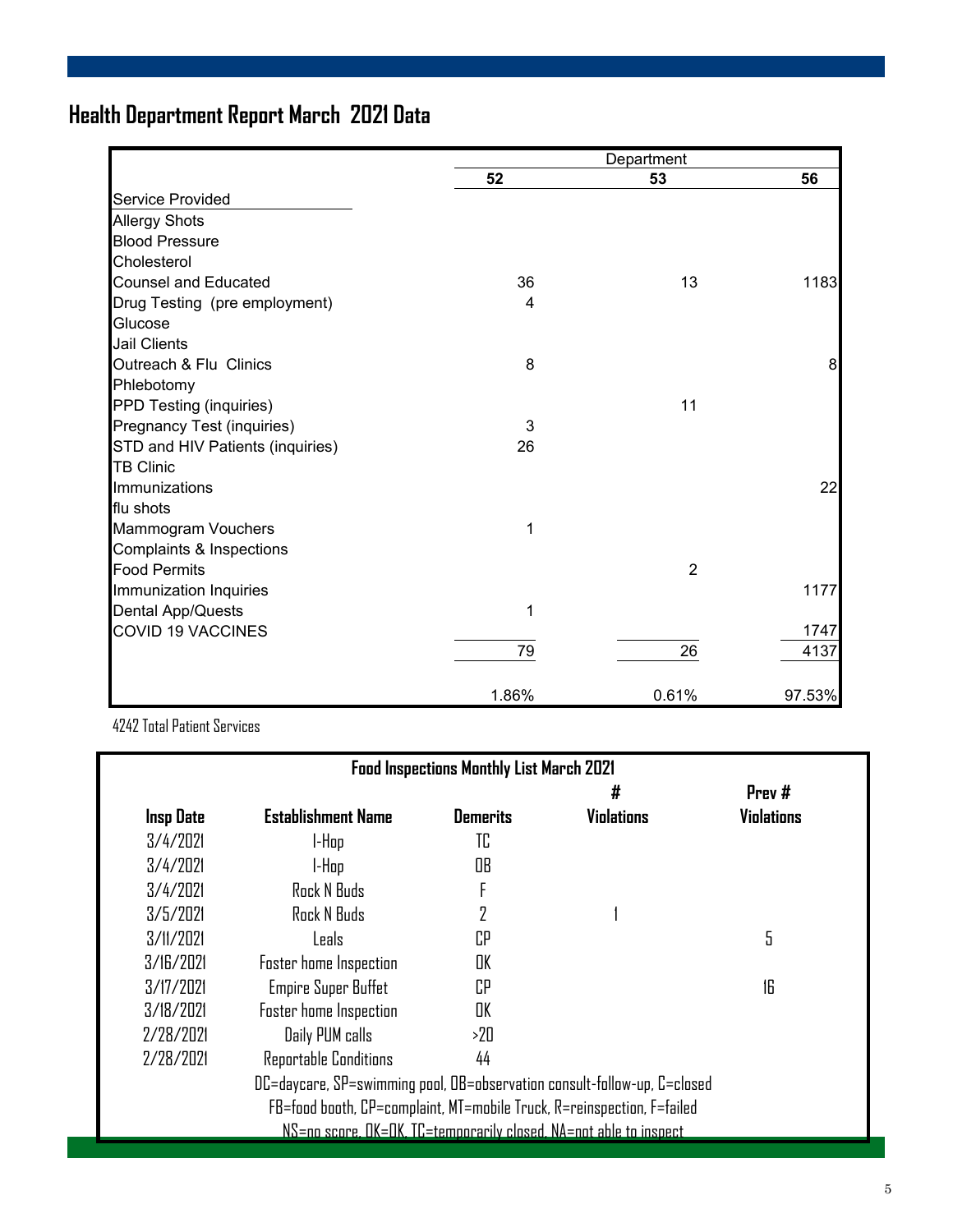### **Public Information Requests Report March 2021 Data**

| Public Information Requests Logs |                |                          |       |  |  |
|----------------------------------|----------------|--------------------------|-------|--|--|
|                                  | City Secretary | <b>Police Department</b> | Fire* |  |  |
| Jan 20                           |                | 7                        |       |  |  |
| <b>Feb 20</b>                    |                |                          | 4     |  |  |
| $Mar-20$                         |                | П                        | 3     |  |  |
| $Apr-20$                         | 4              | 7                        | 7     |  |  |
| $May-20$                         | 3              | П                        | 7     |  |  |
| $Jun-20$                         |                | 7                        |       |  |  |
| $Jul-20$                         | 4              | П                        |       |  |  |
| $Aug-20$                         | 7              |                          |       |  |  |
| $Sep-20$                         | 4              |                          |       |  |  |
| $0ct-20$                         | II             |                          | Χ     |  |  |
| Nov 20                           | 2              | Π                        |       |  |  |
| Dec 20                           | 3              | 5                        | П     |  |  |
| Jan 21                           | 8              | П                        |       |  |  |
| Feb 21                           | Я              | 3                        | 3     |  |  |
| Mar 21                           |                | O                        |       |  |  |

 $\,$ \*Medical Records Requests only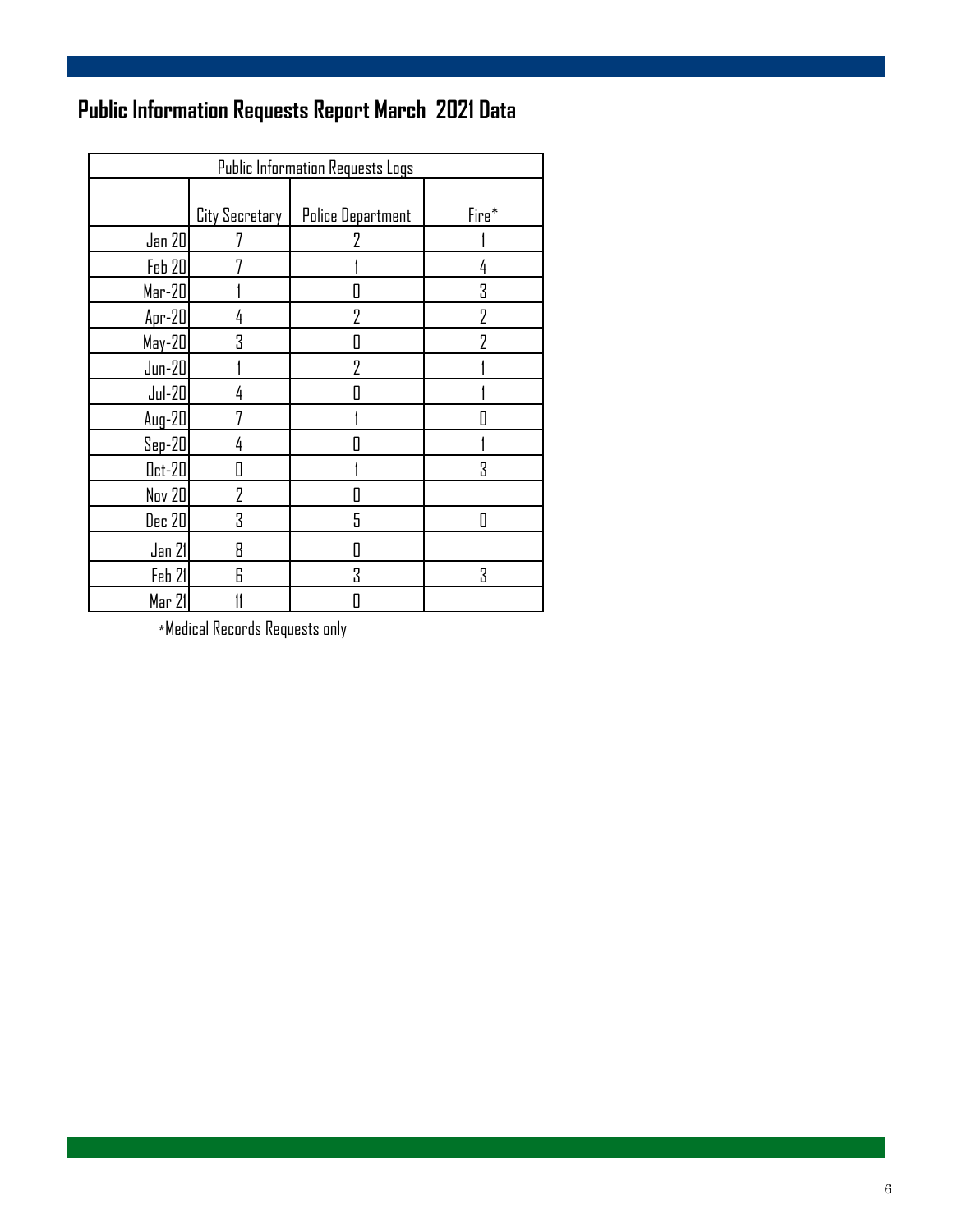## **Finance Department Report March 2021 Data**

|                       |  | <b>Utility Billing Activity Report</b> |
|-----------------------|--|----------------------------------------|
| <b>March 31, 2021</b> |  |                                        |

|                                                              | <b>This Month</b> | $Y-T-D$         | <b>This Month</b><br><b>Last Year</b> | <b>Previous</b><br>Y-T-D |  |
|--------------------------------------------------------------|-------------------|-----------------|---------------------------------------|--------------------------|--|
| <b>Customers Billed</b>                                      | 7,756             | 46,547          | 7,664                                 | 46,054                   |  |
| Gallons Billed (000's)                                       | 57,639            | 400,205         | 58,319                                | 381,169                  |  |
| <b>Gallons Produced</b><br>(000's)                           | 75,315            | 425,554         | 70,872                                | 423,597                  |  |
| <b>Production Billed</b>                                     | 76.5%             | 94.0%           | 82.3%                                 | 90.0%                    |  |
| New Meter Taps                                               | 1                 | 3               | $\mathbf{3}$                          | $\overline{7}$           |  |
| <b>New Customers</b><br>(Read-on's)                          | 73                | 433             | 79                                    | 405                      |  |
| Final Billing (Read-<br>Off's)                               | 61                | 461             | 64                                    | 426                      |  |
| Transfers (Off & On)                                         | 32                | 168             | 34                                    | 156                      |  |
| 14 Day Contract                                              | 40                | 240             | 34                                    | 156                      |  |
| Dis-connects (Non-<br>Payment)                               | 267               | 1,351           | 178                                   | 1,189                    |  |
| Misc. Customer Ser-<br>vice<br>(ie., re-read, leak<br>check) | 163               | 762             | 102                                   | 671                      |  |
| <b>Billing Re-cap</b>                                        |                   |                 |                                       |                          |  |
| Water                                                        | \$<br>376,595     | \$<br>2,408,659 | \$<br>371,100                         | \$<br>2,321,086          |  |
| Sewer                                                        | 197,599           | 1,233,857       | 196,247                               | 1,195,532                |  |
| Refuse                                                       | 216,685           | 1,295,207       | 215,976                               | 1,296,642                |  |
| <b>Transfer Fees</b>                                         | 400               | 2,100           | 425                                   | 1,925                    |  |
| <b>Total Billing</b>                                         | \$<br>791,279     | \$<br>4,939,823 | \$<br>783,748                         | \$<br>4,815,185          |  |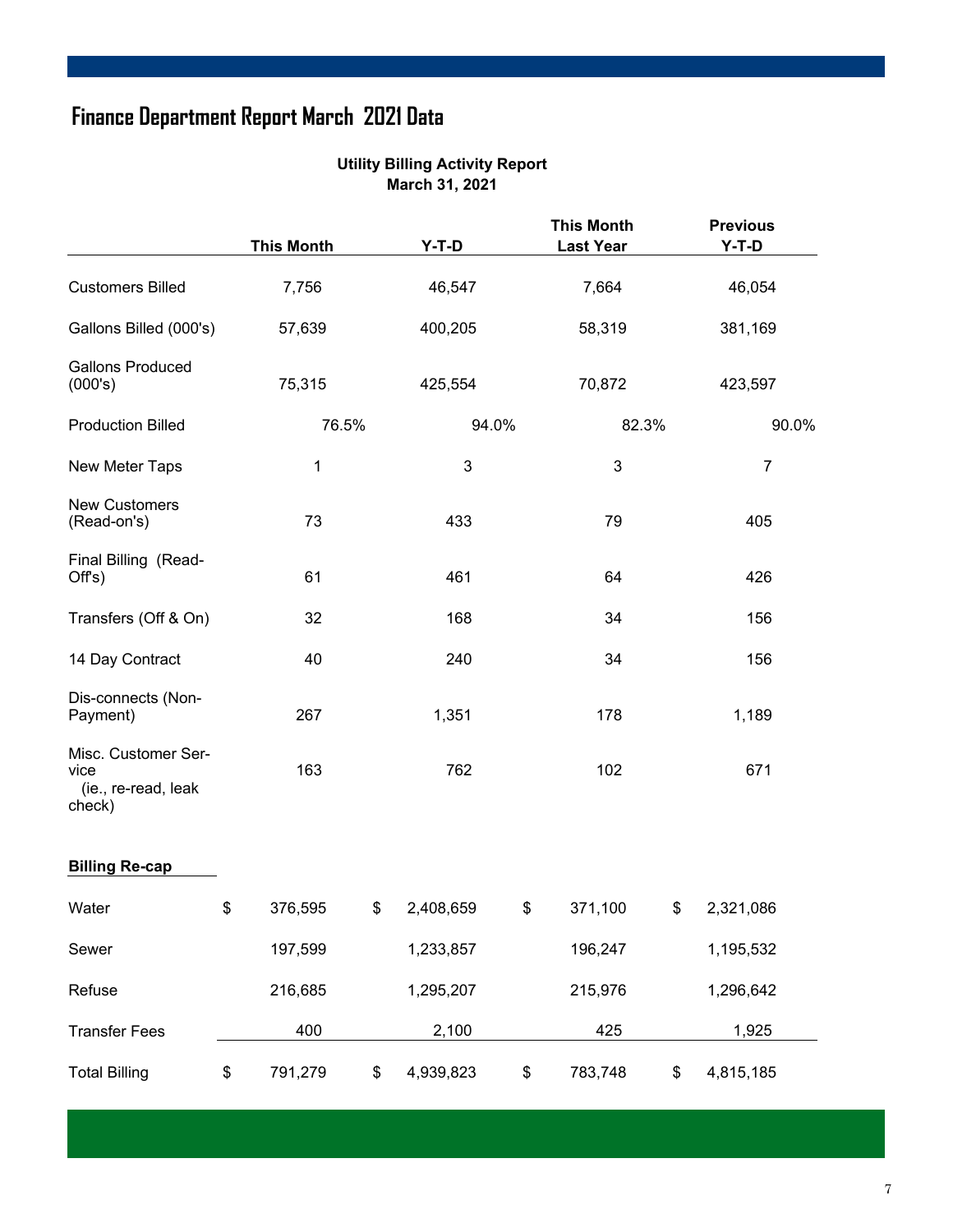

Г



| City of Plainview March Sales Tax Collections (reflects spending from January 2021) |                                 |          |                  |                      |          |  |  |  |
|-------------------------------------------------------------------------------------|---------------------------------|----------|------------------|----------------------|----------|--|--|--|
| Year                                                                                | Net Payment (Deposit)  % Change |          | Audit Adjustment | Net of Audit Adjust- | % Change |  |  |  |
|                                                                                     |                                 |          |                  | ment                 |          |  |  |  |
| 2021                                                                                | \$342,567.43                    | 10.13%   | \$1,535.07       | \$341,032.36         | 9.86%    |  |  |  |
| 2020                                                                                | <b>\$311,060.40</b>             | $-5.35%$ | \$636.41         | \$310,423.99         | $-2.46%$ |  |  |  |
| 2019                                                                                | \$328,657.72                    | 16.35%   | \$10,390.28      | \$318,267.44         | 13.59%   |  |  |  |
| 2018                                                                                | \$282,475.77                    | $-0.51%$ | \$2,280.72       | \$280,195.05         | $-1.18%$ |  |  |  |
| 2017                                                                                | \$283,936.35                    | $-4.12%$ | \$404.25         | \$283,532.10         | $-4.27%$ |  |  |  |

٦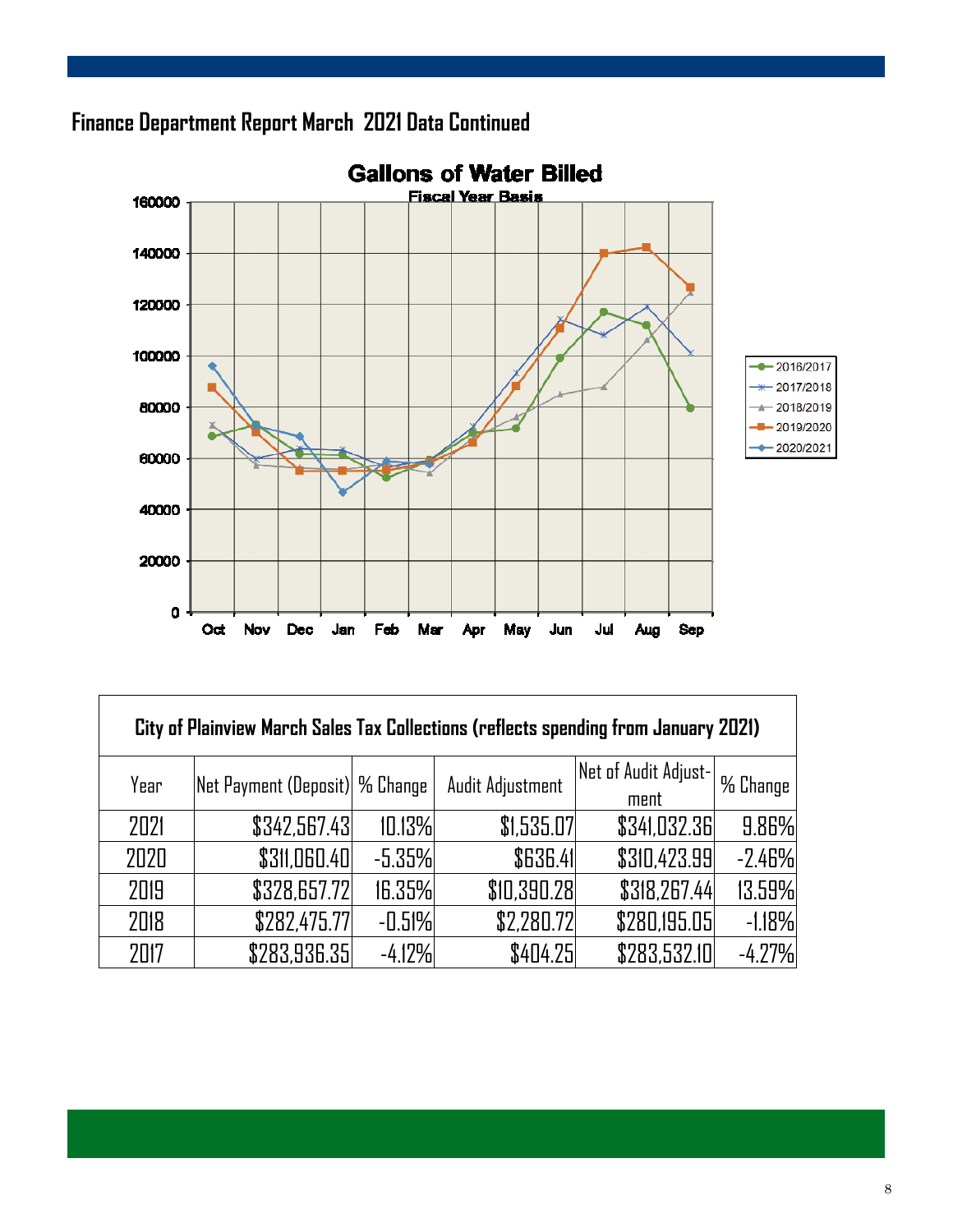### **Plainview Fire/EMS Monthly Report March 2021 Data**



### **EMS Runs**

|                            | March 2020 | March 2021 |
|----------------------------|------------|------------|
| <b>Total EMS Responses</b> | 212        | 237        |
| Patients Transported       | 163        | 184        |
| No Transports              | 79         | 33         |
| <b>Residents</b>           | 160        | 167        |
| Non-residents              | 52         |            |
| False Calls/Cancelled      |            | 7Π         |

### **Fire Runs**

|                                | March 2020 | March 2021 |
|--------------------------------|------------|------------|
| <b>Total Responses</b>         | 167        | 209        |
| <b>Structure Fires</b>         |            |            |
| Vehicle Fires                  |            |            |
| Trash / Rubbish Fires/ Grass   |            | 6          |
| EMS Backup / Medical Responses | 171        | 159        |
| Hazardous conditions           |            |            |
| <b>False Alarms</b>            | 13         | 18         |
| Misc. Responses                | 24         |            |
| Mutual Aid                     |            |            |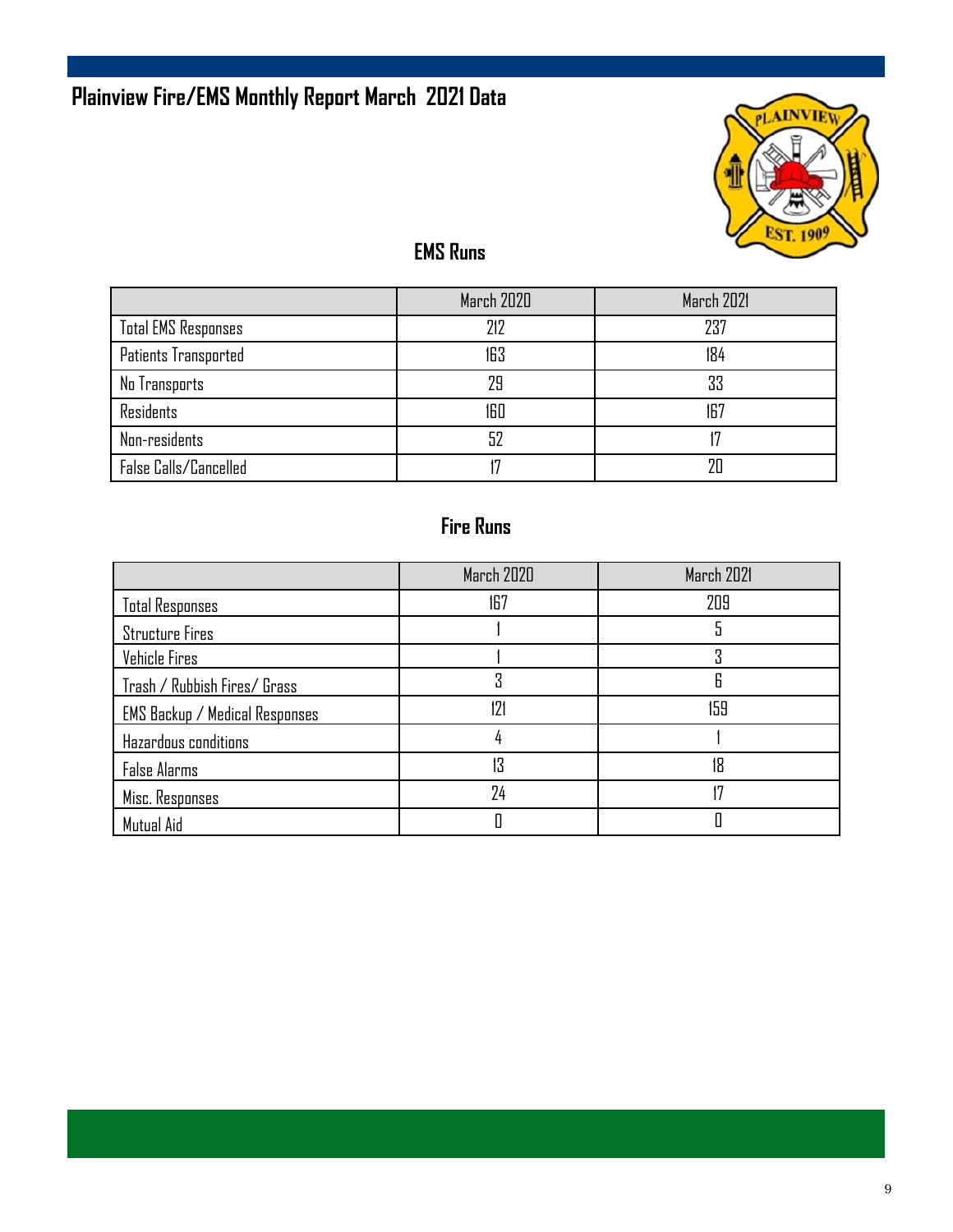### **Public Works Department Report March 2021 Data**

#### **Water Reclamation**

Total Gallons Treated 2021 34.01 Million Gallons Total Gallons Treated 2020 34.80 Million Gallons

 $#$ 's of Sludge Removed 2021  $10,980$  lbs. #'s of Sludge Removed 2020 410,100 lbs.

| <b>Water Production</b> |            |              |  |
|-------------------------|------------|--------------|--|
| March 2021 Water Usage  |            |              |  |
| <b>CRMWA</b>            | WELL       | <b>TOTAL</b> |  |
| 72,450,000              | 2.865.700  | 75,315,700   |  |
| March 2020 Water Usage  |            |              |  |
| <b>CRMWA</b>            | WFI I      | TOTAL        |  |
| 53,727,000              | 17.145.900 | 70.872.900   |  |

#### **Water Distribution/Collection 2021**

| Sewer Calls            | 38      |
|------------------------|---------|
| Sewer Main Cleaned     | 11850Ft |
| Water Leaks            | Ч       |
| Meters Changed Out     | 13      |
| . 0--- I :-- V: J-- D- |         |

Sewer Line Video Re- 0 Sewer Line Video (feet) 0 Service Orders 212

#### **Water Distribution/Collection 2020**

| Sewer Calls          | 53           |
|----------------------|--------------|
| Sewer Main Cleaned   | $13.100$ ft. |
| Water Leaks          | 7            |
| Meters Changed Out   | 9            |
| Sewer Line Video Re- | П            |
|                      |              |

Sewer Line Video (feet) 0 Service Orders 196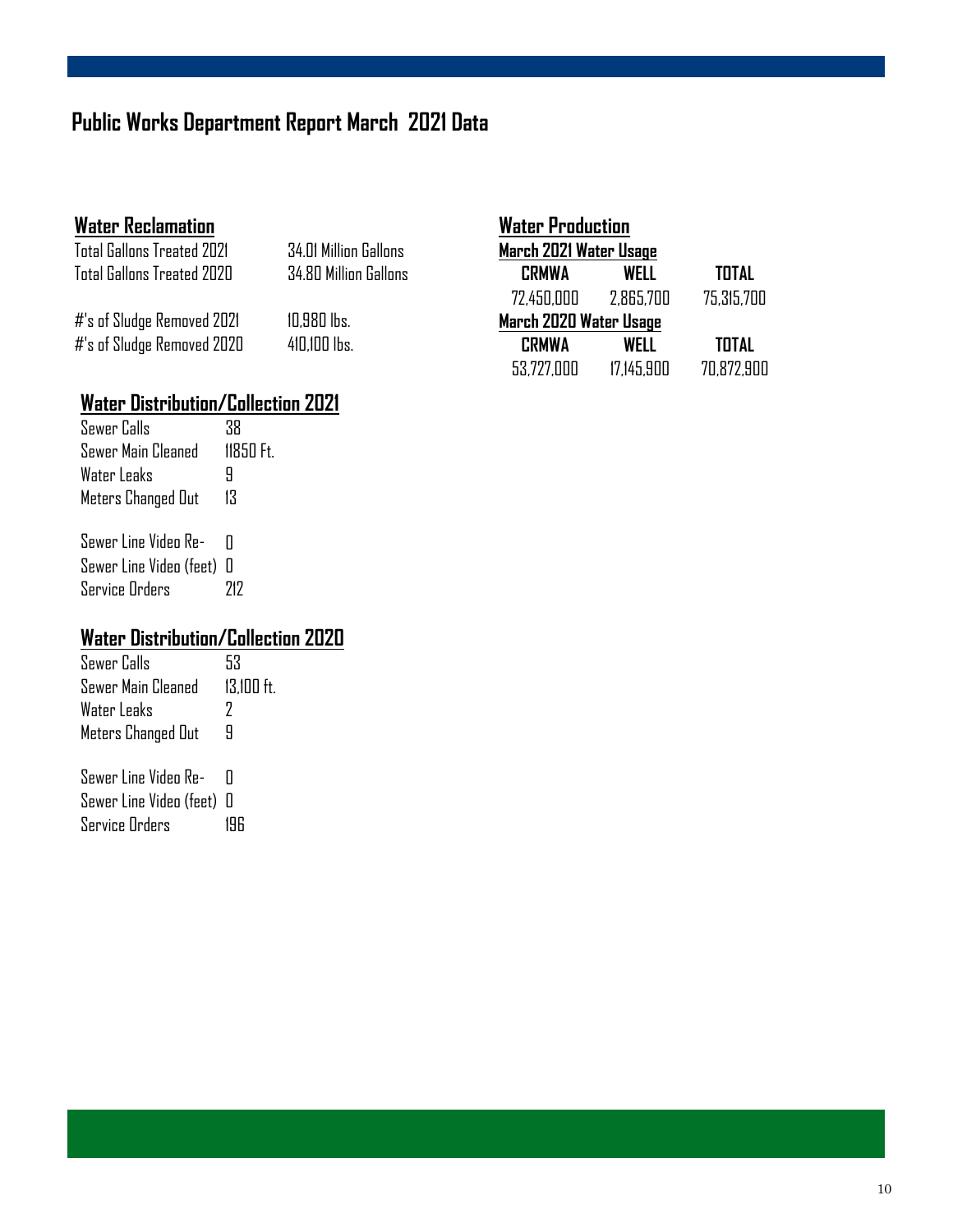### **Public Works Department Report March 2021 Data Continued**

### **Landfill**

| <b>INTAKE TOTALS</b>             | 2020     | 2021     |
|----------------------------------|----------|----------|
| Total Intake (tons)              | 2,936.00 | 3,494.15 |
| <b>Blue Boxes (tons)</b>         | 16.54    | 26.87    |
| Brush (tons)                     | 100.50   | 230.49   |
| Carcasses (tons)                 | 1.58     | 2.30     |
| Cons/Demo (tons)                 | 233.11   | 197.15   |
| Cardboard (tons)                 | 0.71     | 0.00     |
| <b>MSW-COMP</b> (tons)           | 1,710.31 | 2,401.07 |
| <b>MSW-UNCOMP (tons)</b>         | 598.14   | 567.38   |
| <b>Roofing (tons)</b>            | 29.20    | 38.18    |
| Sludge (tons)                    | 222.21   | 21.11    |
| Tires Shredded (tons)            | 23.70    | 9.60     |
| <b>Tires by Quantity</b>         | 1,109.00 | 241.00   |
| Inert Material by Charge         | 5,368.75 | 1,520.75 |
| Mulch (tons)                     | 7.41     | 13.06    |
| recovered illegally dumped tires | 158.00   | 259.00   |

During March, the landfill crew worked hard to keep up with windblown paper due to March winds. The crew also worked to help the recycle center catch up and get back to normal operations. Recycle Foreman Jacquie Smith retired.

| <b>DAILY AVERAGE TOTALS</b> | 2020               | 2021   |
|-----------------------------|--------------------|--------|
| Total Intake (tons)         | 112.92             | 129.41 |
| <b>Blue Boxes (tons)</b>    | 0.66               | 1.00   |
| Brush (tons)                | 3.87               | 8.54   |
| Carcasses (tons)            | 0.06               | 0.09   |
| Cons/Demo (tons)            | 8.97               | 7.30   |
| Cardboard (tons)            | 0.03               | 0.00   |
| MSW-COMP (tons)             | 65.78              | 88.93  |
| MSW-UNCOMP (tons)           | 23.01              | 21.01  |
| <b>Roofing (tons)</b>       | 1.12               | 1.41   |
| Sludge (tons)               | 8.55               | 0.78   |
| Tires Shredded (tons)       | 0.91               | 0.36   |
| <b>Tires by Quantity</b>    | 42.65              | 8.93   |
| Inert Material by Charge    | 206.49             | 56.32  |
| Mulch (tons)                | 0.29               | 0.48   |
| <b>Safety Class</b>         | <b>Shop Safety</b> |        |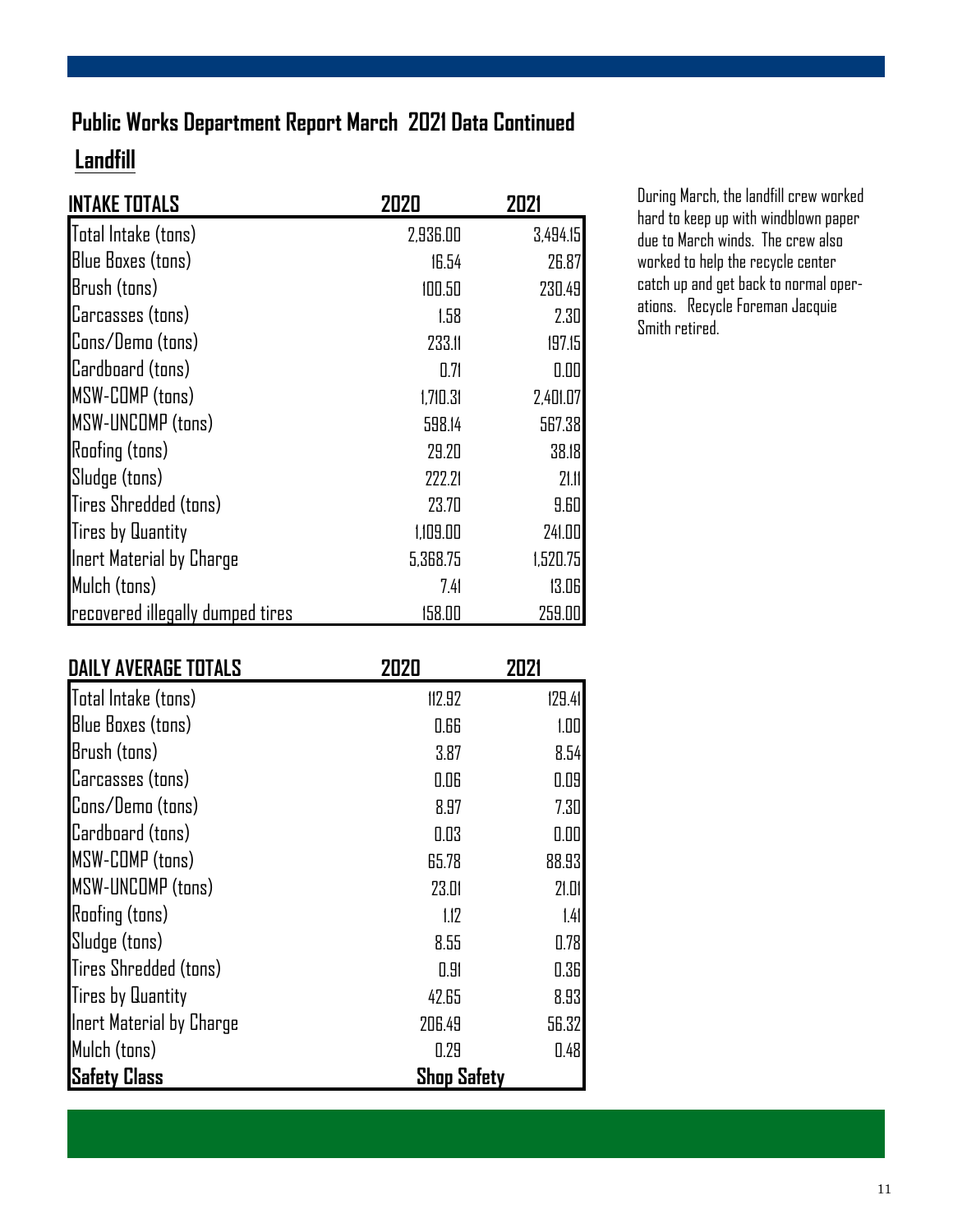### **Public Works Department Report March 2021 Data Continued**

### **Parks**

**Baseball**  Prepped fields for the new season of baseball

#### **Parks**

Pick up trash and dump barrels. Sprayed Parks

#### **Playground**

Inspection of all Playgrounds and sanitize once per week. Repaired swings at Lakeside Park, and painted merry-go-round at the north entrance of Regional Park

#### **Building**

Clean and restock Shelter and Rotary buildings on Monday. Sanitize, clean, and restock On the weekend when rented.

#### **Projects**

Remove values, sprinklers, backstops, and benches from Stoneham Park Set new bathroom at Regional Park.

Repair valves and sprinklers in all Parks for operation this summer

#### **Building Rentals**

Buildings 16 Gazebo Pavilion 1 Volleyball

#### **Vector**

City lots 1 Private lots 6 Draws 4 Rights of ways

#### **Safety Meeting**

Safe Driving with quiz test

#### **Sprayed Parks**



#### **Stoneham Park Remove Value Sprinklers**

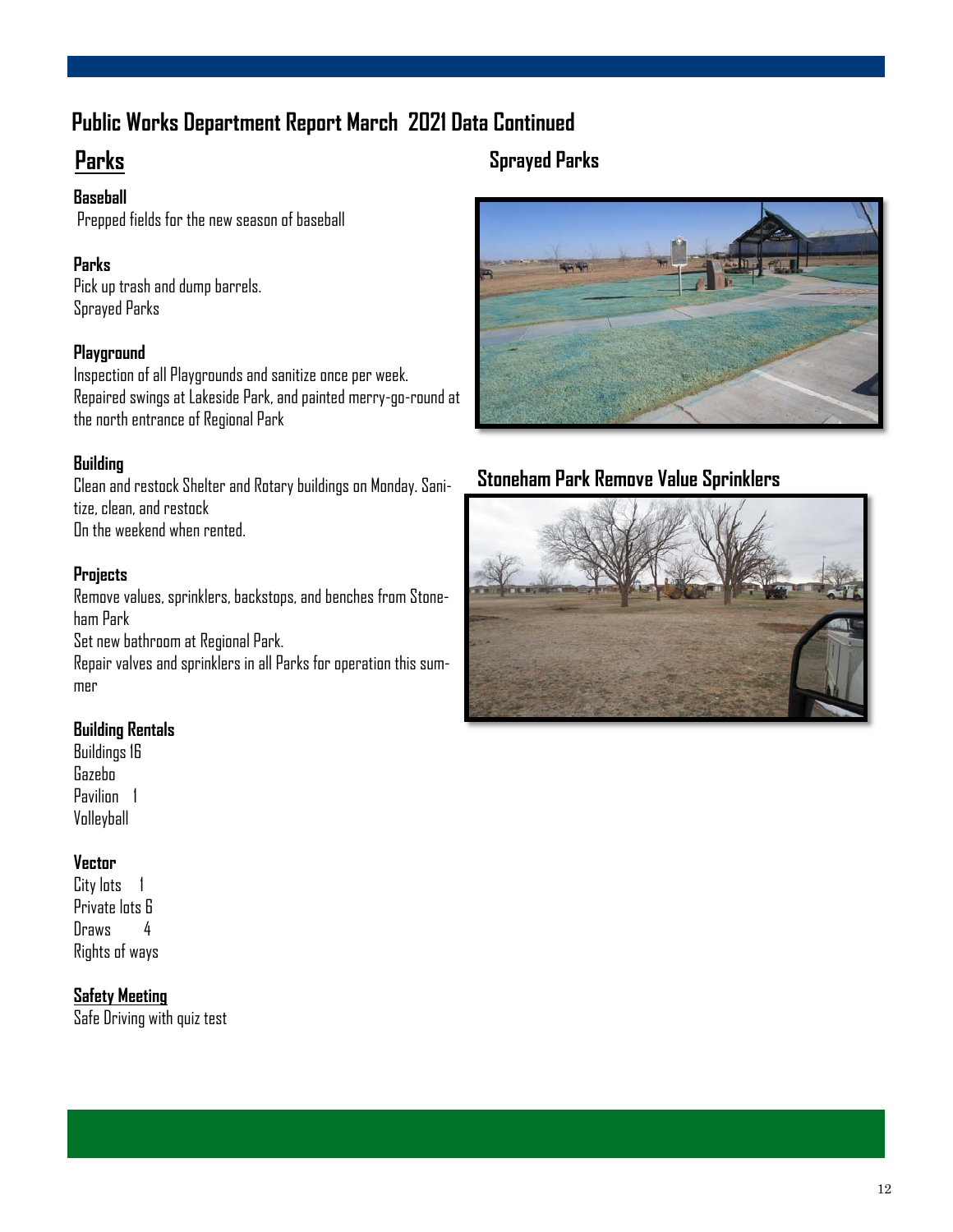#### **Public Works Department Report March 2021 Data Continued**

#### **Streets**

|                                    | 2020           | 2021                            |
|------------------------------------|----------------|---------------------------------|
| <b>Street Maintenance Paved</b>    |                |                                 |
| Number of potholes                 | 192            | 334                             |
| Number of Cuts or Overlays         |                |                                 |
| Square Feet of Cuts & Overlays     | 91             | 503                             |
| Feet of curb & Gutter              | П              | 304                             |
| Square Feet of Valley gutter       | П              | 0                               |
| Square Feet of Sidewalk            | 839            | 13                              |
| Square Feet of other concrete      |                |                                 |
| repairs                            | П              | 580                             |
| Gallons used Brine or Lime         | П              | Π                               |
| <b>Feet of Crack Seal</b>          | П              | O                               |
| SY of Seal Coat                    | Π              | D                               |
| SY or gallons of Fog or Scrub Seal | П              | Π                               |
| <b>Street Maintenance Unpaved</b>  |                |                                 |
| Miles of road graded               | 23.00          | 1.08                            |
| Miles of drainage ditches graded   | 0.00           | 6.64                            |
| Water Ways                         | 0.00           | 0.00                            |
| <b>Street Sweepers</b>             |                |                                 |
| <b>Miles Swept</b>                 | 75             | 39.6                            |
| gallons used                       | 7,300          | 6,500                           |
| <b>Street Safety</b>               |                |                                 |
| Signs replaced                     | $\overline{2}$ | 77                              |
| Signs repaired                     | 46             |                                 |
| Sign Cost                          | \$368.00       | \$210.00                        |
| <b>Feet of Striping</b>            | П              |                                 |
| <b>Vector Control</b>              |                |                                 |
| Miles Sprayed                      | П              | Π                               |
| <b>Acres Treated</b>               | Π              | П                               |
| Aerial Spay                        |                | $\overline{\Pi}$                |
|                                    |                | PPE For COVID-IFront End Loader |
| <b>Monthly Safety Topic</b>        | 19             | Saf                             |

1. Repaired several utility cuts, potholes, replaced some sidewalk, curb-gutter and repaired some brick utility cuts. 2. Cleaned storm drains and went around town cleaning out the mouths of the ditches.

3. Routine street sweeping in several zones and other areas, worked on all 3 sweepers.

4. Routine sign maintenance repair and replacements.

5. Hauled tires and material to their designated areas, landfill, Baker pit, etc.

6. Reinstalled the solar panel back on the school zone pole out on S. Broadway.

7. Took the weed eater and cleaned around the medians, cut the lawn here at the Service Center, and sprayed around the yard.

8. Serviced the mosquito sprayers, washed and changed the starter on unit: 20-75, and cleaned up the unit: 21-77.

9. Routine unpaved road and ditch maintenance, cleaned up the unit: 12-46 so it could be used to take a CDL driving test.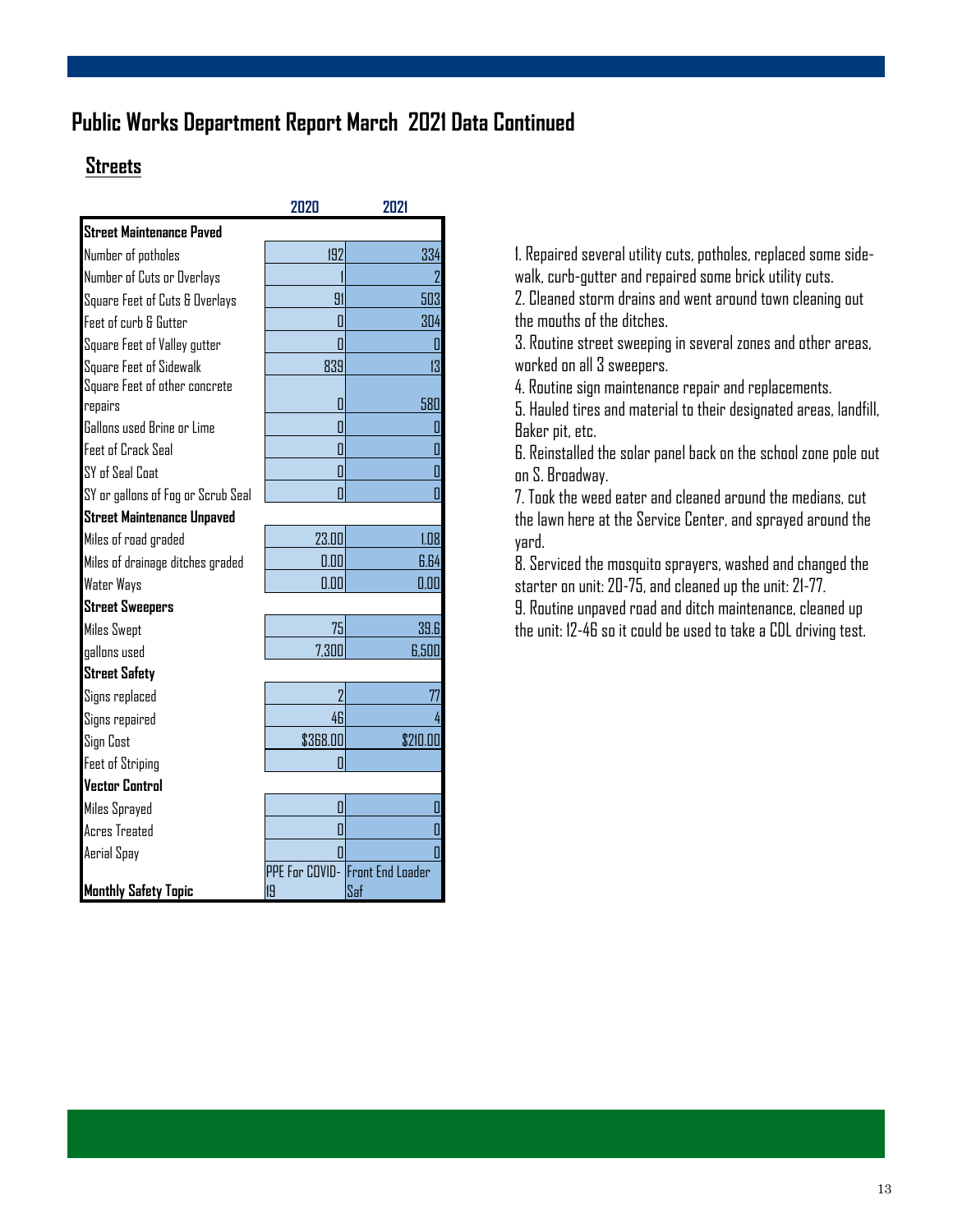### **Main Street Department Report March 2021**

#### **2nd Saturday**

Heart's Desire hosted a Poker Run for March's 2<sup>nd</sup> Saturday. Participating shoppers picked up playing cards with their purchases and the best poker hand turned in won a gift basket full of discounts to downtown businesses and gifts.



|                     | 2021 SCHEDULE                         |
|---------------------|---------------------------------------|
| JANUARY 9           | <b>FARMER'S INSURANCE KING AGENCY</b> |
| FEBRUARY 13         | <b>SANTA'S MERCANTILE &amp; MORE</b>  |
| <b>MARCH 13</b>     | <b>CYNTHIA'S HEARTS DESIRE</b>        |
| APRIL 10            | COVENANT HEALTH PLAINVIEW             |
| MAY 8               | IT'S A GIRL THING!                    |
| <b>JUNE 12</b>      | <b>BROADWAY BREW</b>                  |
| <b>JULY 10</b>      | THE SALVATION ARMY                    |
| <b>AUGUST 14</b>    | <b>CC'S JUNOUE TO ANTIQUES</b>        |
| <b>SEPTEMBER 11</b> | PLAINVIEW ANTIQUES & GIFTS            |
| OCTOBER 9           | 725 VINTAGE CO.                       |
| <b>NOVEMBER 13</b>  | <b>HELLO BABY APPAREL</b>             |
| <b>DECEMBER 11</b>  | THE RUSTY ROSE                        |

#### **Fair Theatre Spring Break Movies**

Families enjoyed their Spring Break at the Fair Theatre with the return of Spring Break Movies. With the help of Area Community Hospice sponsoring the event, over 200 guests visited the Fair during the week!

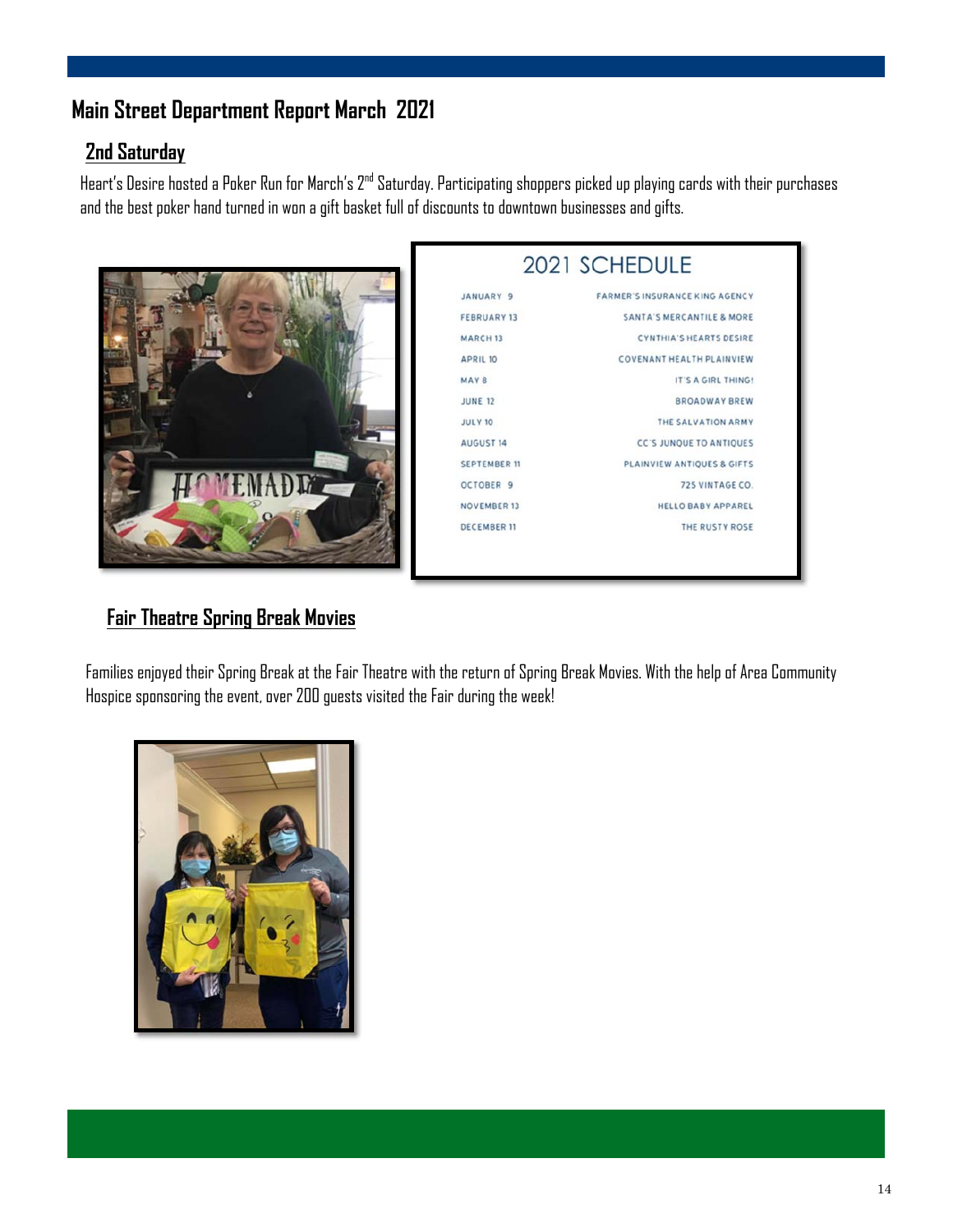### **Main Street Department Report March 2021**

#### **Main Street/CVB**

#### **Downtown Construction**

All of the concrete is poured on the east side of Broadway. Crews will be working on the Northwest and Southwest corners of 8<sup>th</sup> and Broadway and also the Southwest corner of  $7<sup>th</sup>$  and Broadway. The Storm inlet on the Northwest corner of  $5<sup>th</sup>$  and Broadway is expected to be completed this week the concrete crew will complete that corner.





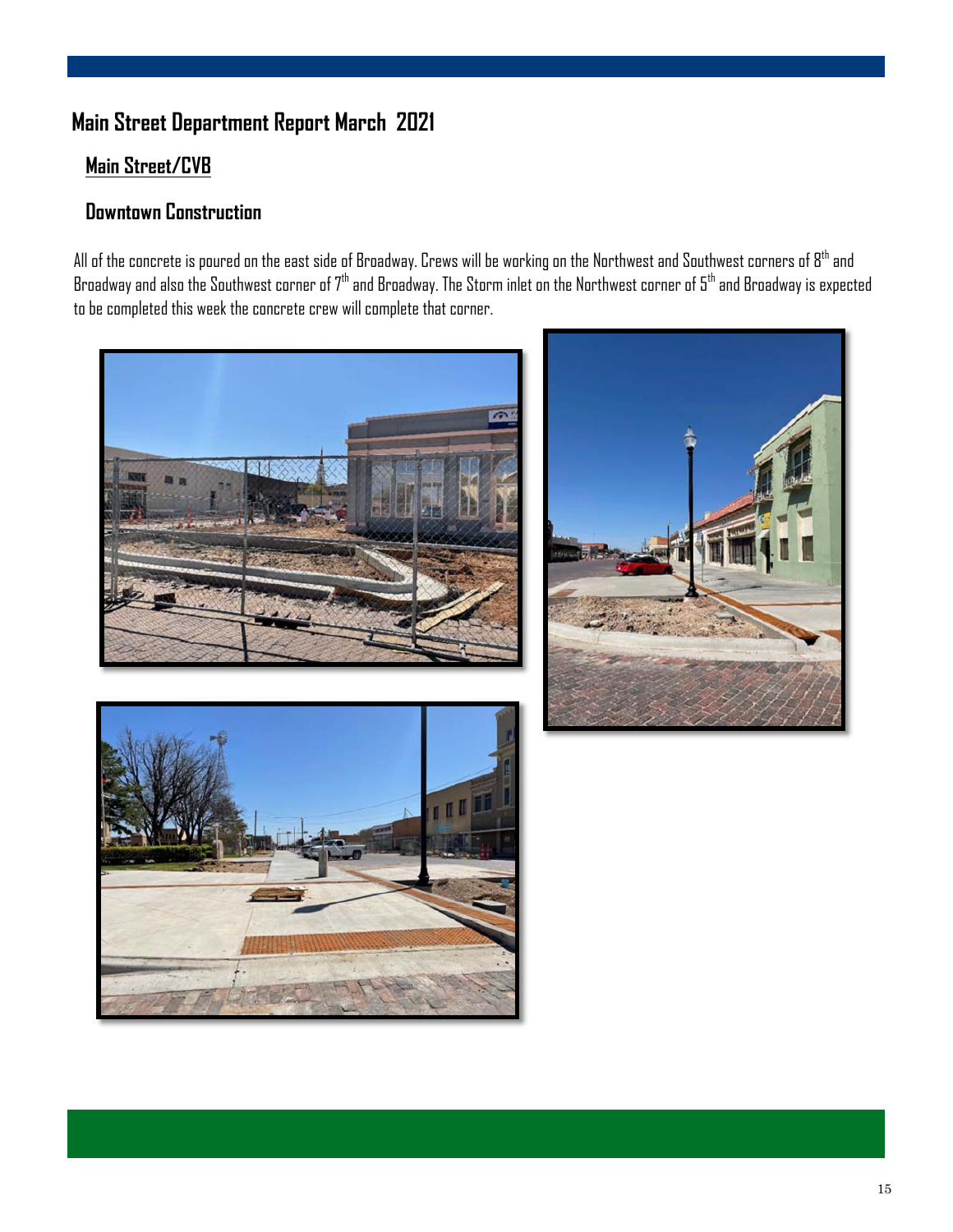### **Unger Library Report March 2021 Data**

#### **LIBRARY HOURS** M-F : 9:00 AM TO 6:00 PM | SAT: 11:00 AM TO 3:00 PM | SUN : CLOSED

The Library saw a steady increase in usage during March. We are still not up to pre-COVID numbers, but we hope the upward trend continues.

The pre-registration for the Summer Reading Program continues. The greatest emphasis on registration will begin in May. On June 1 we are planning a come-and-go "Pick Up Your Packet" day. Virtual programming will continue to be the mainstay with the hope that next year we can go back to the face-to-face events, or at least a hybrid approach.

The Friends of the Unger Memorial Library annual meeting was delayed until early April.

#### **March 2021 Library Statistics**

| Number of visitors:                                        | 1,097          |
|------------------------------------------------------------|----------------|
| Number of patrons registered:                              | 37,199         |
| OverDrive registered patrons                               | 351            |
| Circulation:                                               | 947            |
| Number of Database Searches:                               | $\overline{0}$ |
| Electronic Periodical Article Usage:                       | $\Omega$       |
| Electronic Book Usage (TexShare databases):                | $\Omega$       |
| Electronic Book Usage (OverDrive)                          | 264            |
| Digital Audiobook usage (OverDrive)                        | 95             |
| Number of Juvenile Programs:                               | $\overline{0}$ |
| Number of Adult Programs:                                  | $\mathbf{1}$   |
| Juvenile Program Attendance:                               | $\Omega$       |
| <b>Adult Program Attendance:</b>                           | 9              |
| Computer Usage                                             | 178            |
| Materials Added:                                           | 946            |
| Materials Withdrawn                                        | $\overline{2}$ |
| Total number of materials/resources (includes electronic): | 83,022         |